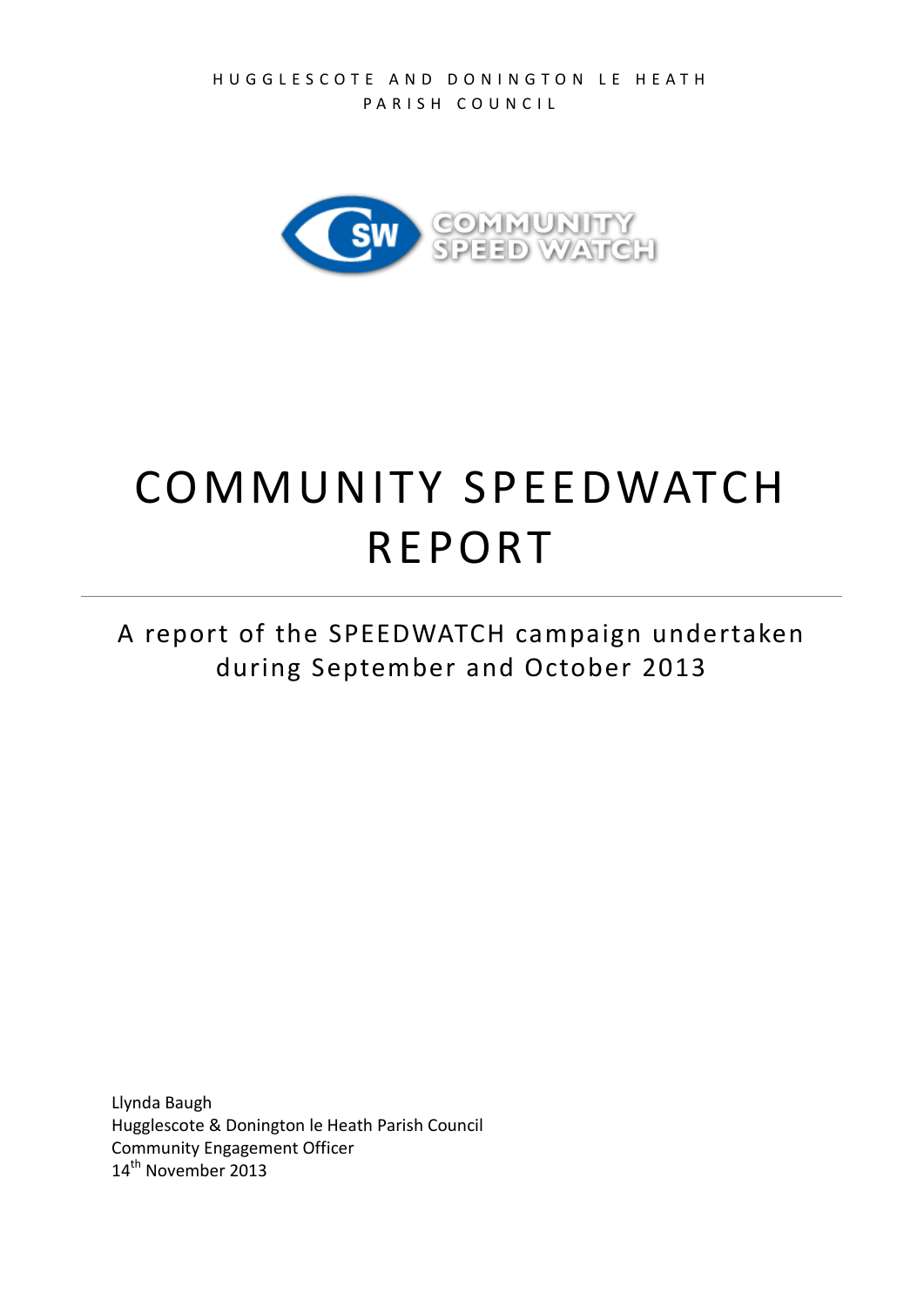#### **With thanks to our Speedwatch Volunteers:**

David and Sue Finney

Louise Ross-Foden

Lynn and Stephen Pearson

Eileen Fradsham

Louise King

Kay Radford

Jo Wainwright

Ian Abbott

Lauren Otter

- Peter & Hazel Wilks
- Roger and Sheila Dowell

Gillian O'Mara

Nerissa Stoneham

Clark Robinson

and the Speedwatch team at Leicestershire County Council

Mike Wilson - Road Safety Officer LCC (Community Liaison)

Allan Smart – Assistant Community Speedwatch Coordinator for Leicestershire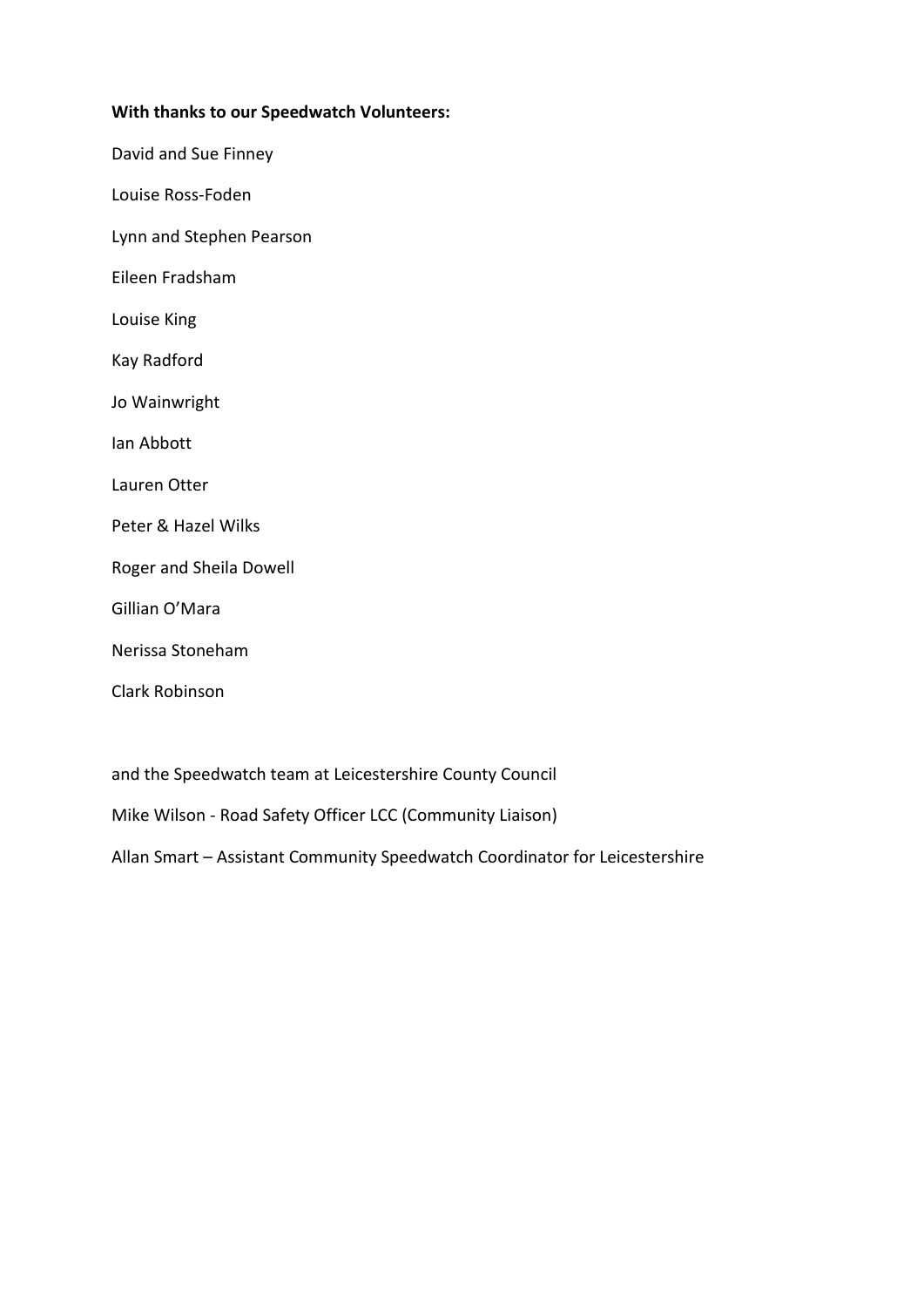### **Index**

| Background                                                  | $\mathbf{1}$   |
|-------------------------------------------------------------|----------------|
| Why Hugglescote and Donington le Heath                      | $\mathbf{1}$   |
| <b>Signatures</b>                                           | $\mathbf{1}$   |
| <b>Training</b>                                             | $\overline{2}$ |
| Before the campaign began                                   | $\overline{2}$ |
| During the campaign                                         | $\overline{2}$ |
| Venues                                                      | 3              |
| Volunteer Feedback                                          | 3              |
| What does covert data show and explanations of the results: | 4              |
| Results by road                                             | $5 - 8$        |
| Testing a Mobile Vehicle Activated Sign                     | 9              |
| Results of Temporary Mobile Vehicle Activated Sign (MVAS)   | 9              |
| Reporting results                                           | 9              |
| Comparison stage                                            | 10             |
| Options                                                     | 10             |
| Has the scheme been successful?                             | $10 - 11$      |
| Appendix                                                    |                |
| Example letter 1<br>İ.                                      | 12             |
| ii Example letter 2                                         | 13             |
| iii Cost of equipment                                       | 14             |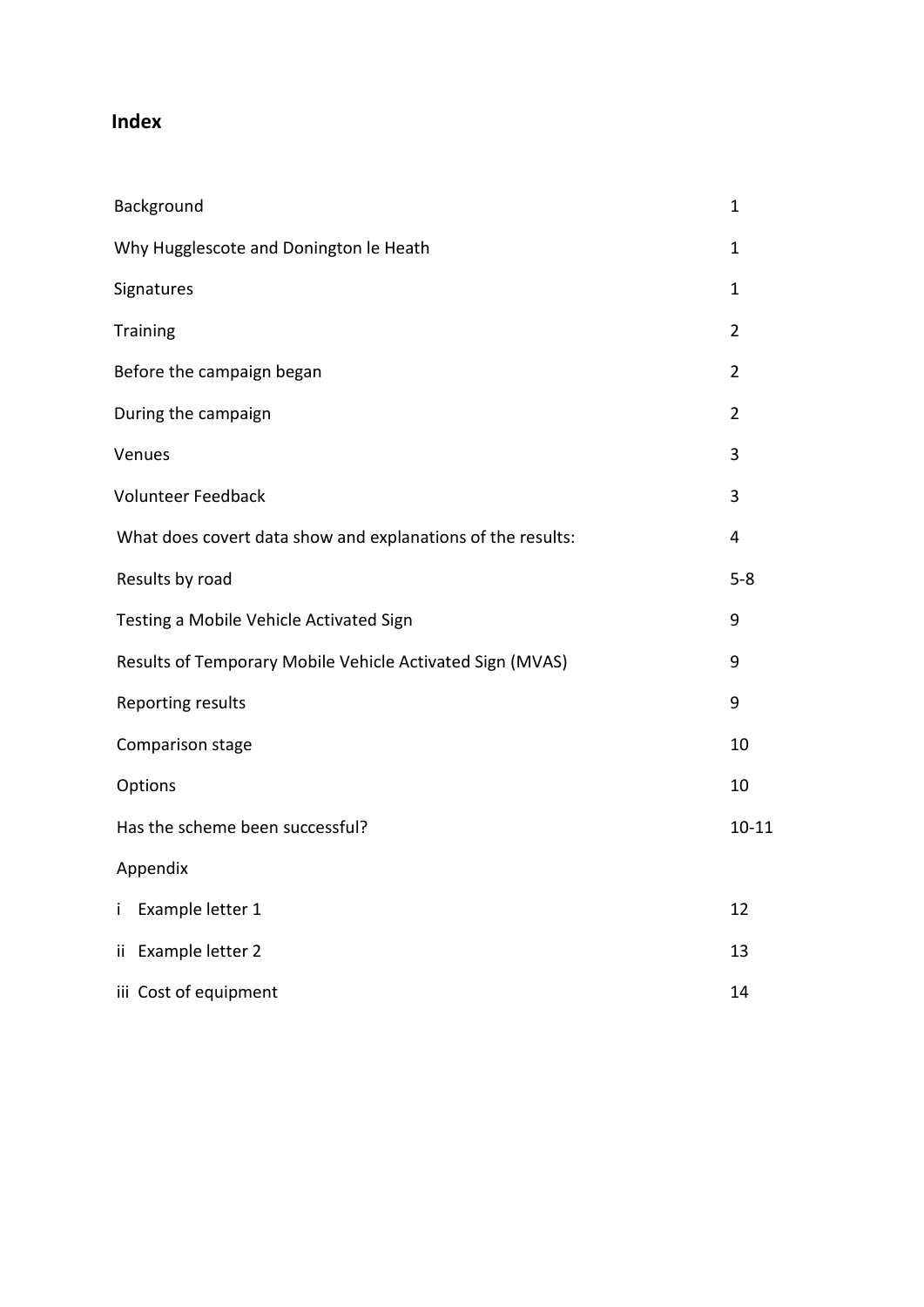#### **Background**

Community Speed Watch is a scheme to help people reduce speeding traffic though their community. The scheme enables volunteers to work within their community to raise awareness of the dangers of speeding and to help control the problem locally.

Community Speed Watch [Be a Local Hero] is a partnership initiative operating **only** in Leicester, Leicestershire & Rutland using the combined efforts of the local residents and supported by the Leicester, Leicestershire and Rutland Road Safety Partnership.

Community Speed Watch incorporates poster campaigns and a pledge system linked to direct action using radar speed guns and Vehicle Activated Signs, all under the supervision of the County Council. The use of the radar devices will not lead to prosecution – drivers will get a letter from the police instead – but will help to underline the community's commitment to reducing speed.

#### **Why Hugglescote and Donington le Heath?**

The parish has four main roads taking traffic in and out of the village which all meet at a set of traffic lights in the centre of Hugglescote. There have been accidents on all four of these roads and residents report that traffic is regularly going above the set speed limits of 30mph. Further, one of these roads, Ashburton, is the site of the local school where large volumes of parked cars occur during the start and end of the school day. In the opposite direction on Grange Road, a relatively new Doctors surgery attracts parking and turning vehicles constantly throughout the day which can be hazardous with large amounts of traffic using this road to exit the parish. The number of concerns about all of these roads, and some minor roads, has prompted the Parish Council to undertake a Speedwatch Campaign via its Community Engagement Programme. The Community Engagement Officer managed the scheme administration and volunteers.

In addition, the proposed build of hundreds of new homes of the edge of Hugglescote has seen a number of proposals for adaptations to the existing roads, in particular, Grange Road to cope with the inevitable increase in traffic that such developments will create. It is sensible then, to use the speeds recorded and numbers of traffic using the roads to add to the information required to assess what is needed for safe traffic flow through the parish.

#### **Signatures**

It is a requirement of the scheme to collect 200 signatures in support of the campaign before it can be undertaken and this process was carried out over a four week period. The intention to run the campaign was publicised in the Local Voice (the village newsletter) which is delivered to every home in Hugglescote and Donington le Heath. A small number of people came into the office to sign the sheet, all of which were very keen, and they all signed up as Speedwatch Volunteers. The remainder were collected inside or outside local shops and during classes held at the Community Centre with the vast majority being collected at a stand set up within the school grounds at after-school collection time. Everyone was very supportive, particularly young parents with children. The rest of the volunteers were collected via persuasion during signature collection.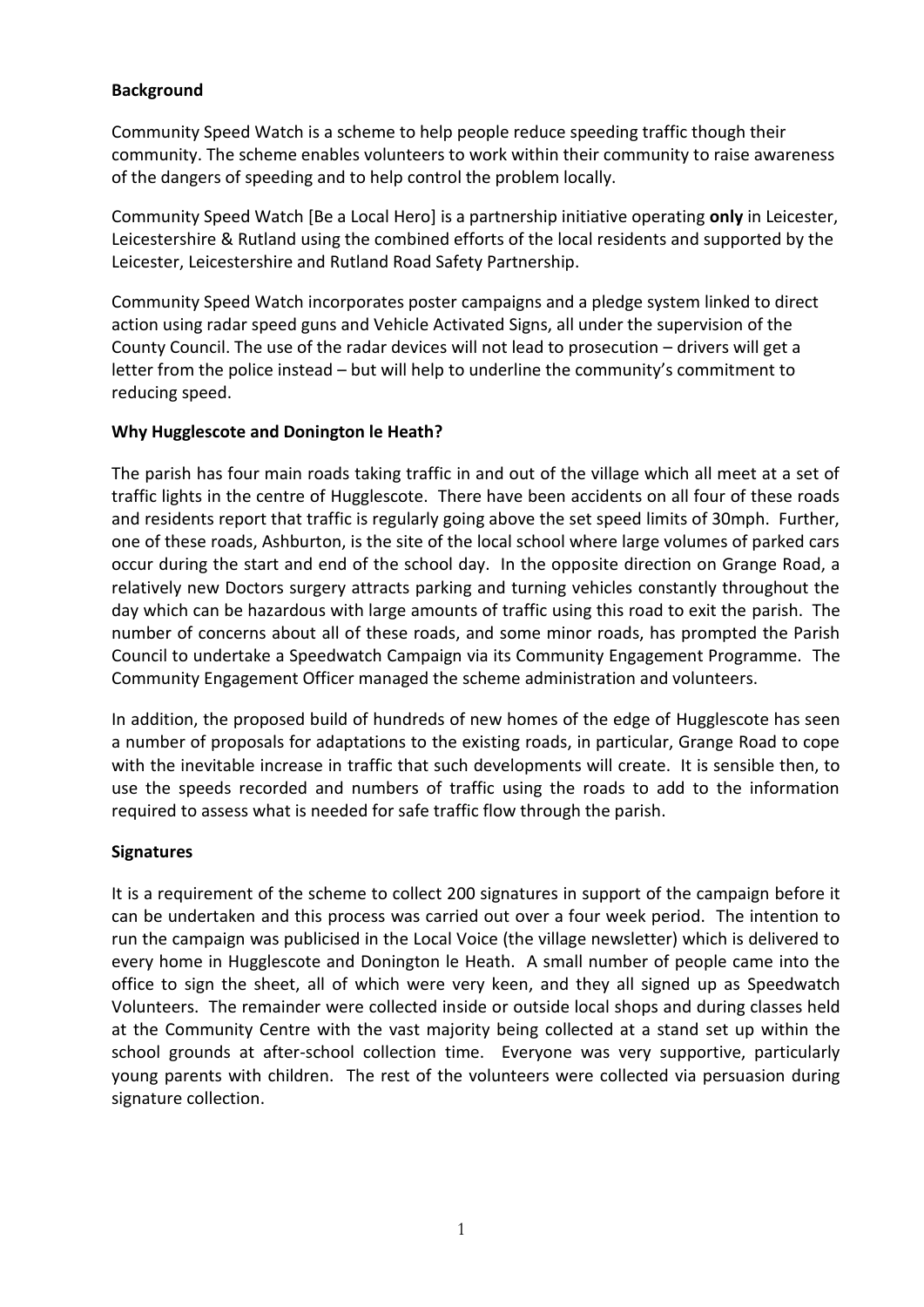#### **Training**

Speedwatch campaigns are free to run and so demand for them is high. A first come, first served process is used and so after registering our interest and qualification through signatures collected, a number of time slots were given. The September/October slot was chosen as some of our volunteers were parents of young children so this allowed them to volunteer during school hours, the nights still remained light allowing for longer days to enable the 5 o'clock work-end slot to be incorporated and hopefully, the weather would remain kind. The radars cannot be used during rain as this affects their operation.

The training was undertaken on a Tuesday evening with 14 people attending. Allan Smart, Assistant Community Speedwatch Coordinator for Leicestershire, showed a video of other campaigns and explained the way the campaign worked and how to use the equipment. All attendees had a go at using the equipment. It was made clear that all volunteer groups must have at least one person who had undertaken the training.

The training pointed out:

- Volunteers should not engage in arguments with car drivers but give them information of who to contact should this be an option
- Any 'speeders' would not receive speeding fines but a warning letter from the local police of their speed, the time they were recorded and the road on which they were on
- Recordings must contain a time, road, vehicle registration number which must match the make of the car and also the colour of the vehicle
- Only designated spots on each road were to be used
- All results must be reported within 2 days of being collected
- Time was then taken to plan the times and venues for volunteers to record data

#### **Before the campaign began**

Two months before the campaign, roads with potential speeding problems were given to LCC and their coordinator carried out a risk assessment to determine suitable and safe spots for the recording to take place. Whilst it would seem pertinent to be hidden from the unsuspecting vehicles to be recorded, it is against the law to not be visible when checking speeds. In addition, yellow jackets are provided to be worn by all 18 volunteers.

Two weeks before the recording were due to take place, numerous signs were posted around the parish by LCC to warn motorists that they were entering a Speedwatch area – these were to remain in place for six weeks. In addition, black boxes were deployed around the village to capture the number of vehicles using the roads over a one 3 day period and their travelling speeds. This information is known as covert data.

**During the campaign**, which could be undertaken over a four week period, groups of volunteers (minimum of 3) stood at designated spots and recorded the traffic speed using the hand held radar gun. They also captured the make, colour, vehicle registration number and time that the car was recorded speeding. Sessions lasted little more than an hour at a time and took place at all times during the day to get a good all round recording of speeding activity. A complicated system of dropping off, charging and picking up of the equipment worked very well to ensure that everyone had everything they needed at the right time.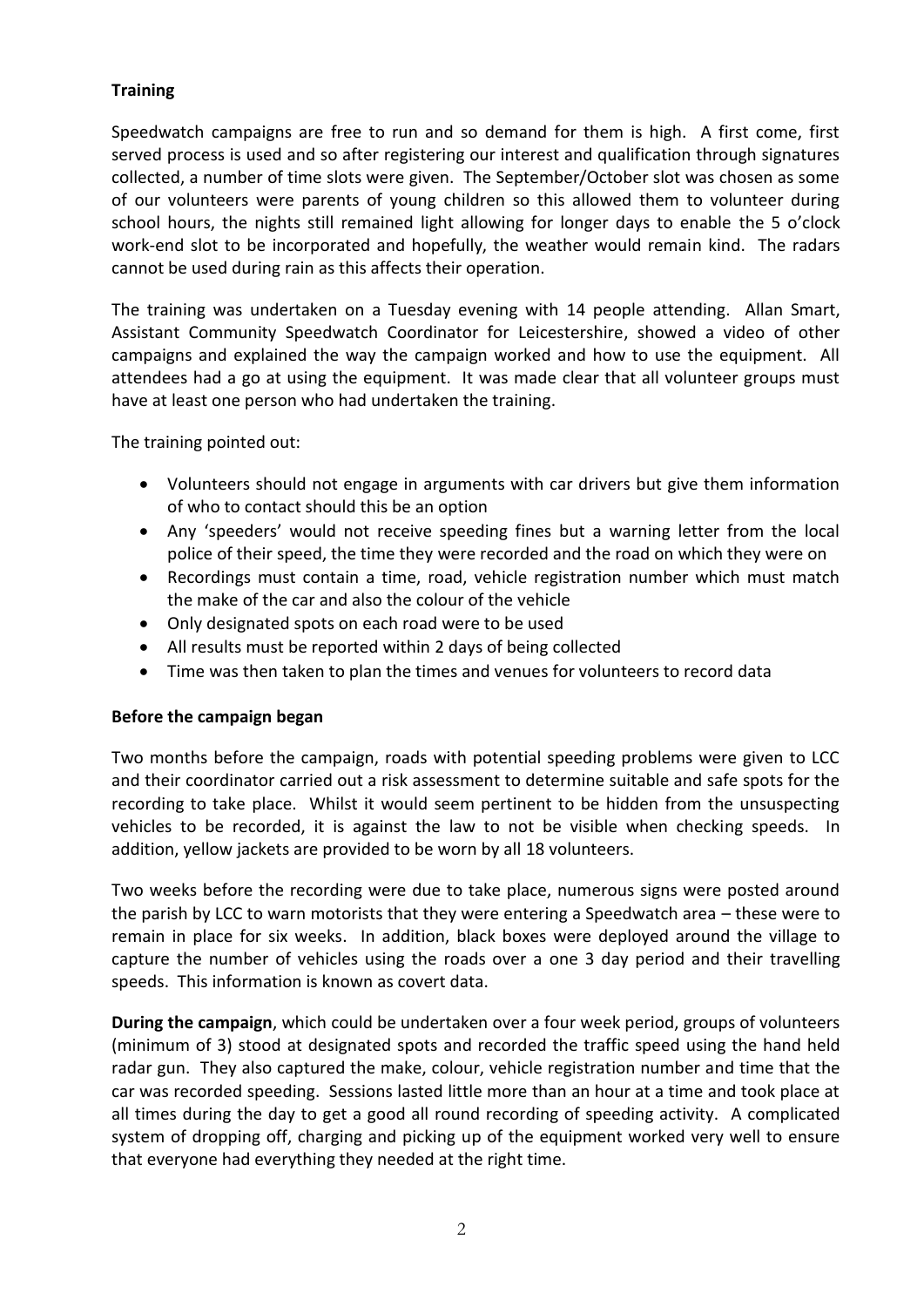#### **Venues**

Ashburton Road, Grange Road, Station Road, Central Road were the main roads campaigned. The minor roads of Manor Road, Dennis Street and The Green were also campaigned but did not record any speeding vehicles. Volunteers reported that there were either too many parked cars which slowed the traffic down or volunteers were so visible that traffic slowed down to the speed limit before reaching them.

#### **Feedback from volunteers**

The 17 volunteers who took part played an excellent role and worked together to form small groups and to charge and pass on the radar gun and other equipment. Some undertook additional hours and others had to change their slots due to the rain. The feedback was always positive with little aggravation, other than gestures, experienced from motorists. Some quotes were:

*'although we did not catch anyone speeding in Dennis St, what we did note was, cars were speeding up until they saw us, then their speed started to drop. When the cars drove passed us we noticed that their brake lights were on, indicating that if we were not there the car would have broken the speed limit. So with this in mind we did make a difference even if it was for that hour only.'*

*'I can say that the experience I had of the campaign was very positive lots of encouragement from residents and no negative comments at all.* 

*I believe that this is likely to have had an impact in slowing drivers down to safer less noisy and less stressful speeds.'*

*'...also whilst speedwatching on Station Rd we had a number of car drivers stop and ask how they could get involved in speedwatch.'*

*'Like the others have said, we noticed that once people saw us they did break so I agree, I think we did make a difference.'*

'I really enjoyed the speedwatch campaign and would definitely like to volunteer again for next year. I don't actually believe it has made any difference to most motorists as the speeds that I have seen since on Ashburton Road have been the same, if not higher than before...We will only know when the boxes are back up and the figures have been compared.

The comments we got when we were out were only positive ones, apart from one, on a bicycle, that gestured rude marks with his hands, and told us to 'get a life'. I only hope he doesn't have an accident in the future involving a speeding motorist...

We noticed that a couple of cars actually speeded up (after we had taken their details) on purpose. I believe that a flashing sign would be beneficial but think the site should be more into the centre of the village, say on the corner of Ashburton Road and the Donington Le Heath turn, as since the campaign, there has been a crash on Ashburton Road near to this junction and a cat has been killed again.'

It is intended to meet up with all Speedwatch Volunteers after the second covert recordings are in to undertake an evaluation of the scheme. The findings of this will inform any future schemes which most of the volunteers are keen to be involved in.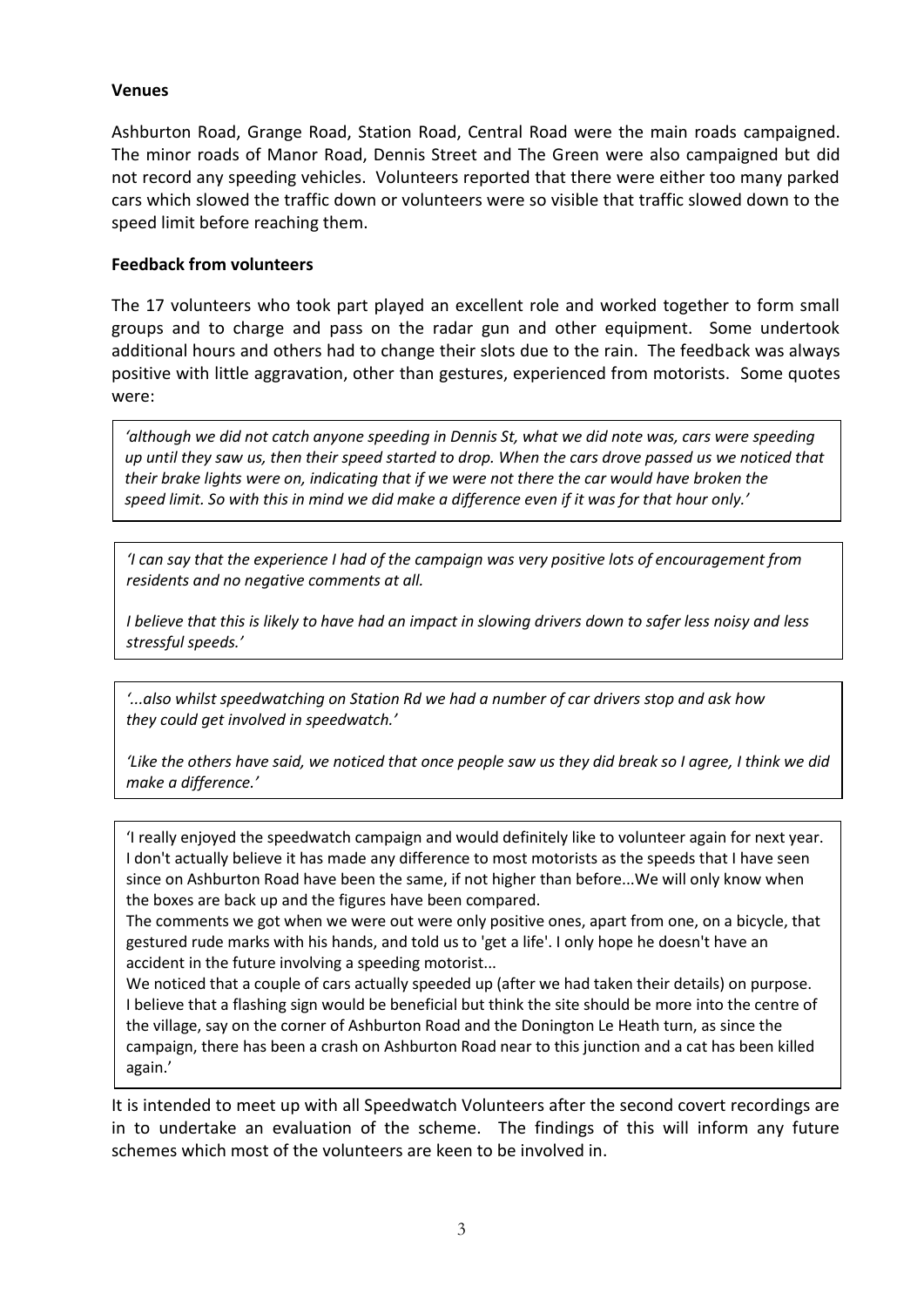#### **What does covert data show and explanations of the results:**

Covert data gives a picture of what traffic volumes and speed are before and after Speedwatch. Data is analysed for all of Tuesday, Wednesday and Thursday during one week and the data given represents the average of the 3 days. The graphs show the V85 (or the 85<sup>th</sup> percentile) per hour, and are the average for the dates listed. The direction of traffic flows is indicated as different colours with a key to the right. The  $85<sup>th</sup>$  percentile is the speed at which 85% of the traffic is travelling at or below.

The GRAPHS can be seen in the results by road.

The TABLE shows the average for the dates indicated on the graphs, this time over a 24 hour period so you can see the total volume, the mean average and the  $85<sup>th</sup>$  percentile.

|        | Total | Mean | 85th    | <-- %           | Above          | 30 Mph                       | -->     |                       |
|--------|-------|------|---------|-----------------|----------------|------------------------------|---------|-----------------------|
|        | Vol.  | Ave. | $%$ ile | By 0            |                | Mph ACPO By 10 Mph By 15 Mph |         |                       |
| 24hour | 2489  | 28.8 | 34.4    | 32.4            | $\overline{7}$ | 0.8                          |         | $0.1$ <b>Weekdays</b> |
| 24hour | 2449  | 27.1 | 33.1    | 22 <sub>2</sub> | 5.5            |                              | $0.7$ 0 | <b>The Weekdays</b>   |

The following shows compliance with the speed limit. The **first** percentage is vehicles exceeding the limit for the road. The **second** is vehicles going above the ACPO (Association of Chief Police Officers) enforcement guidance threshold i.e. for a 30mph area 10%+2=35mph. The **third** is 10mph above the limit; the **fourth** is 15mph above the limit.

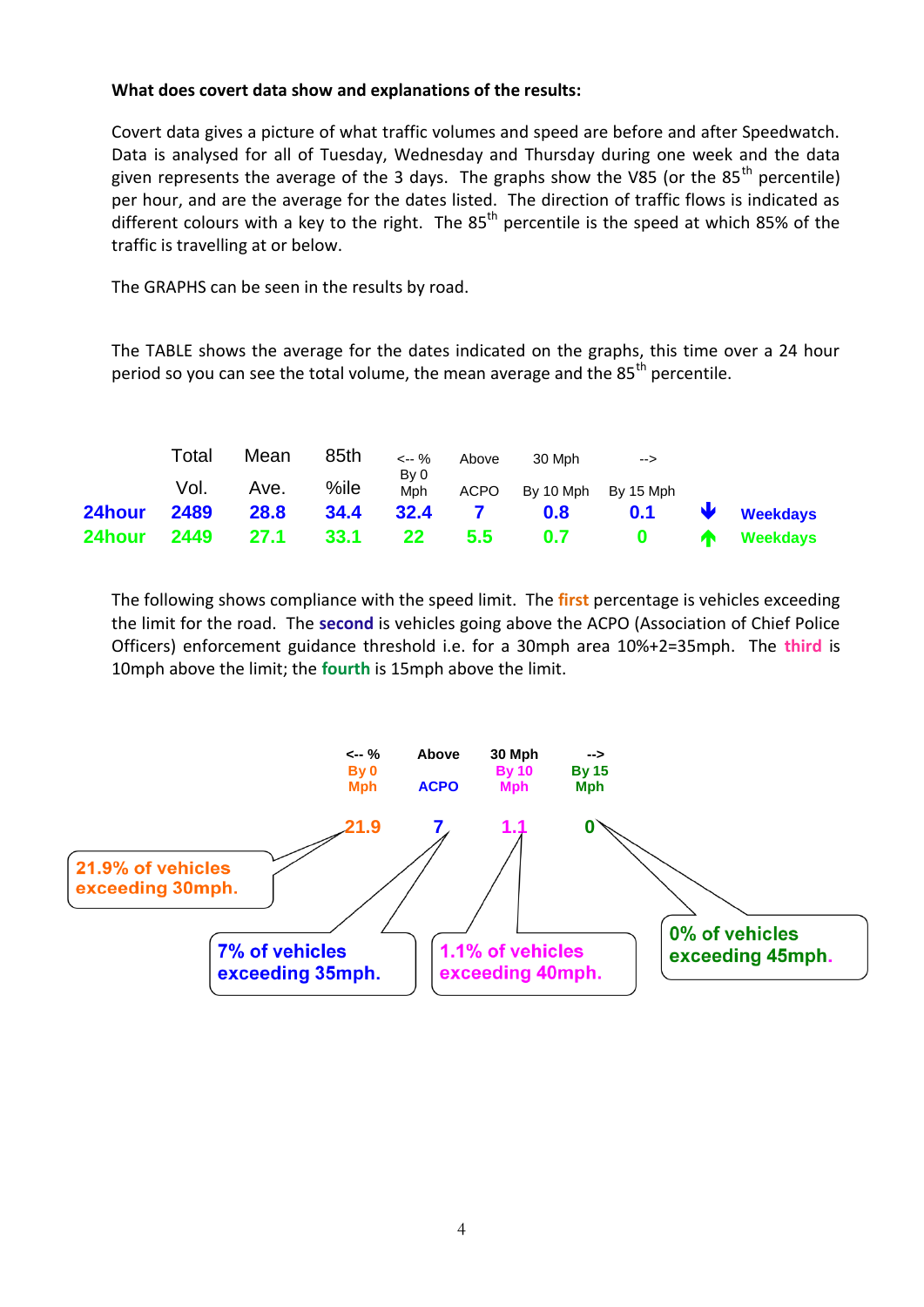#### **Results by road**

The total vehicle records sent to the police were **134.** One person offended twice. One person complained to the LCC co-ordinators that the speed recorded was incorrect.

#### **Ashburton Road 30 mph**

Results of covert data (black box) showed the volume and speeds of vehicles as:



|             | Total  | Mean | 85th    | <-- %       | Above       | 30 Mph                | -->                 |              |                 |
|-------------|--------|------|---------|-------------|-------------|-----------------------|---------------------|--------------|-----------------|
|             | Vol. I | Ave. | $%$ ile | By 0<br>Mph | <b>ACPO</b> | Bv 10<br>Mph          | <b>By 15</b><br>Mph |              |                 |
| 24hour 4154 |        | 30.9 | 35.7    | 46.4        | 12.9        | $\overline{2}$        | 0.1                 | $\mathbf{v}$ | <b>Weekdays</b> |
| 24hour      | 3703   | 31.8 | 37.1    | 58.2        |             | 18.5 2.6 0.1 <b>个</b> |                     |              | Weekdays        |

Results recorded by volunteers using hand held radar showed:

| Number of times campaigned | 4       |
|----------------------------|---------|
| Total recorded             | 28      |
| Average Speed              | 37.4mph |
| <b>Highest</b>             | 40mph   |
| 36 to 39mph                | 25      |
| $40+mph$                   | 3       |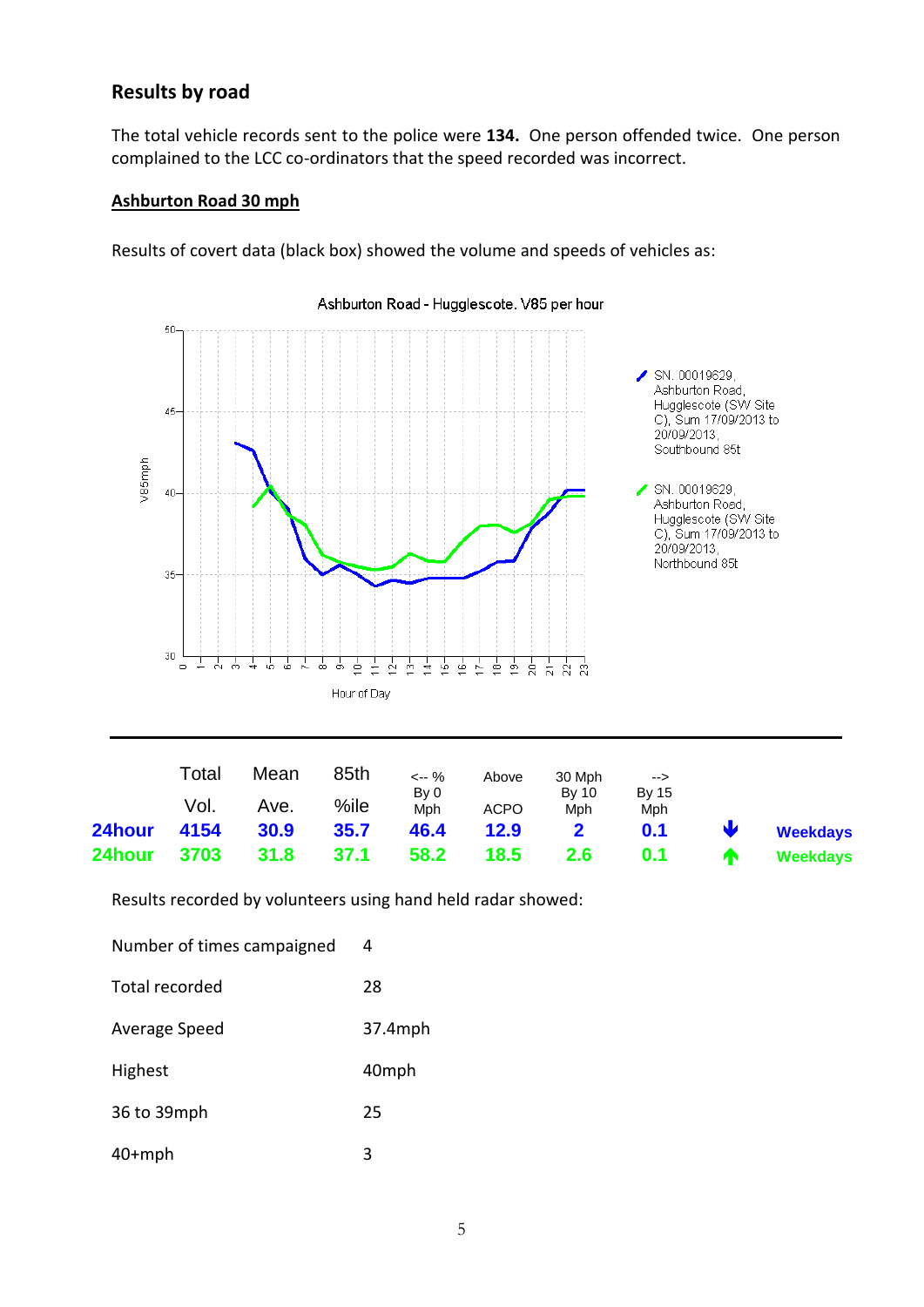#### **Central Road 30 mph**

Results of covert data (black box) showed the volume and speeds of vehicles as:



Central Road - Hugglescote. V85 per hour

Results recorded by volunteers using hand held radar showed:

| Number of times campaigned | 2          |
|----------------------------|------------|
| Total                      | 20         |
| Average Speed              | $37.2$ mph |
| Highest                    | 39mph      |
| 36 to 39mph                | 20         |
| $40+mph$                   | Ω          |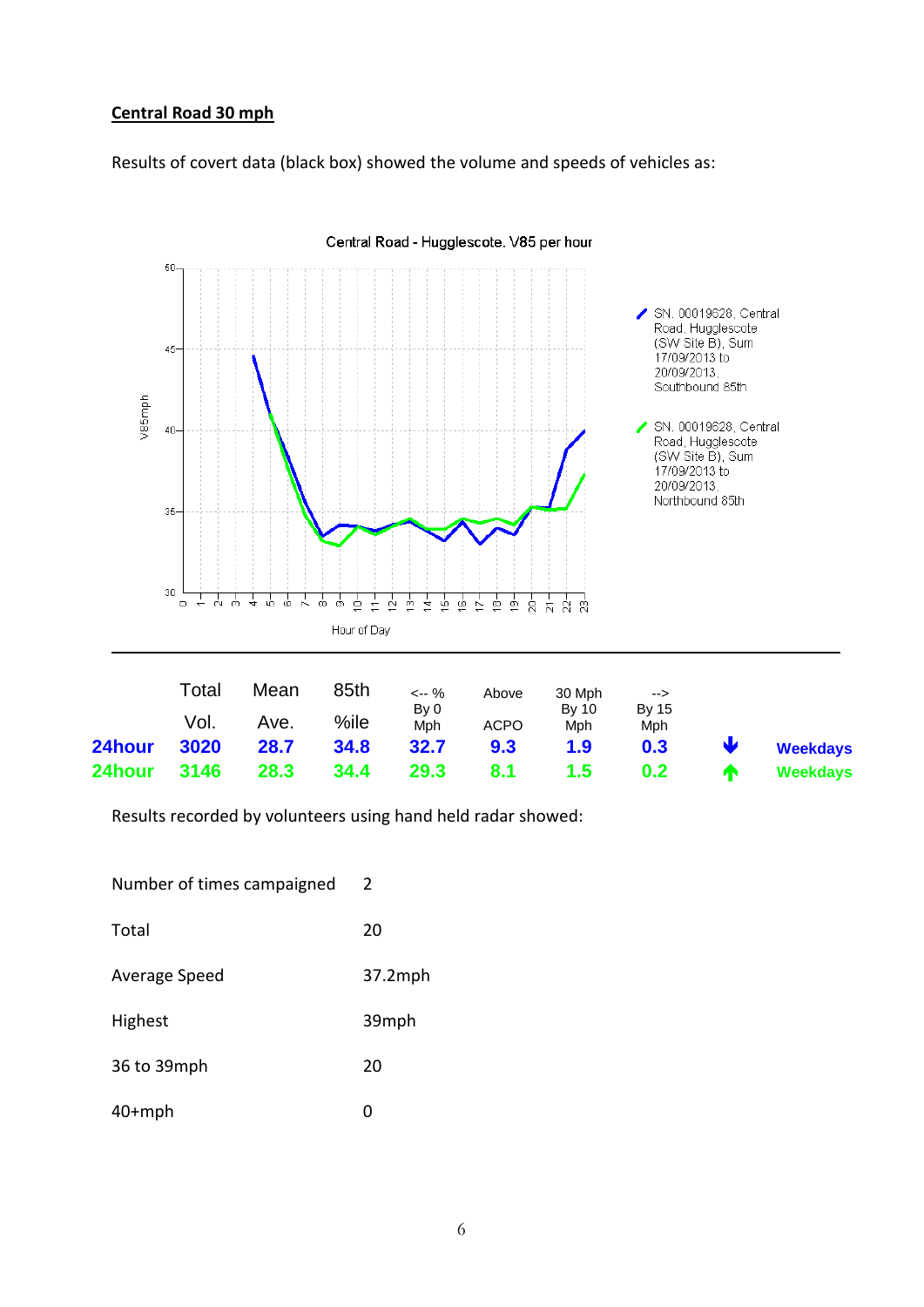#### **Grange Road 30 mph**

Results of covert data (black box) showed the volume and speeds of vehicles as:



Grange Road - Hugglescote. V85 per hour

Results recorded by volunteers using hand held radar showed:

| Number of times campaigned | 4       |
|----------------------------|---------|
| Total                      | 56      |
| Average Speed              | 39.1mph |
| Highest                    | 52mph   |
| 36 to 39mph                | 36      |
| $40+mph$                   | 19      |
| $50+mph$                   | 1       |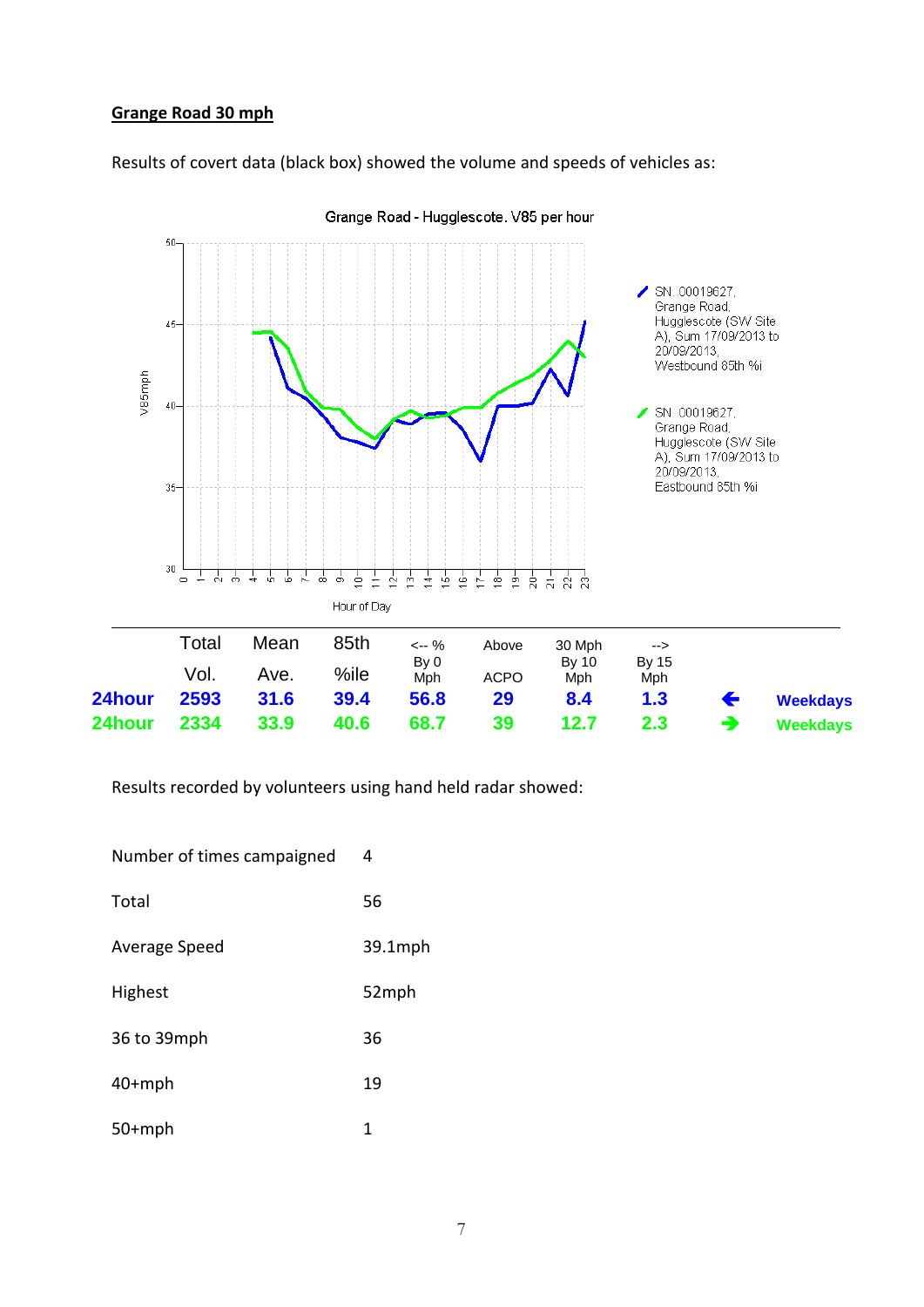#### **Station Road 30 mph**



Results of covert data (black box) showed the volume and speeds of vehicles as:

|        | Total | Mean        | 85th    | $\leftarrow$ %  | Above        | 30 Mph       | $\rightarrow$           |                   |                 |
|--------|-------|-------------|---------|-----------------|--------------|--------------|-------------------------|-------------------|-----------------|
|        | Vol.  | Ave.        | $%$ ile | By 0<br>Mph     | <b>ACPO</b>  | By 10<br>Mph | <b>By 15</b><br>Mph     |                   |                 |
| 24hour | 2489  | <b>28.8</b> | 34.4    | 32.4            | $\mathbf{Z}$ | 0.8          | 0.1                     | $\mathbf \bullet$ | <b>Weekdays</b> |
| 24hour | 2449  | 27.1        | 33.1    | 22 <sub>2</sub> | 5.5          | 0.7          | $\overline{\mathbf{0}}$ | $\bullet$         | <b>Weekdays</b> |

Results recorded by volunteers showed:

| Number of times campaigned | 3       |
|----------------------------|---------|
| Total                      | 30      |
| Average Speed              | 38.1mph |
| Highest                    | 44mph   |
| 36 to 39mph                | 21      |
| $40+mph$                   | q       |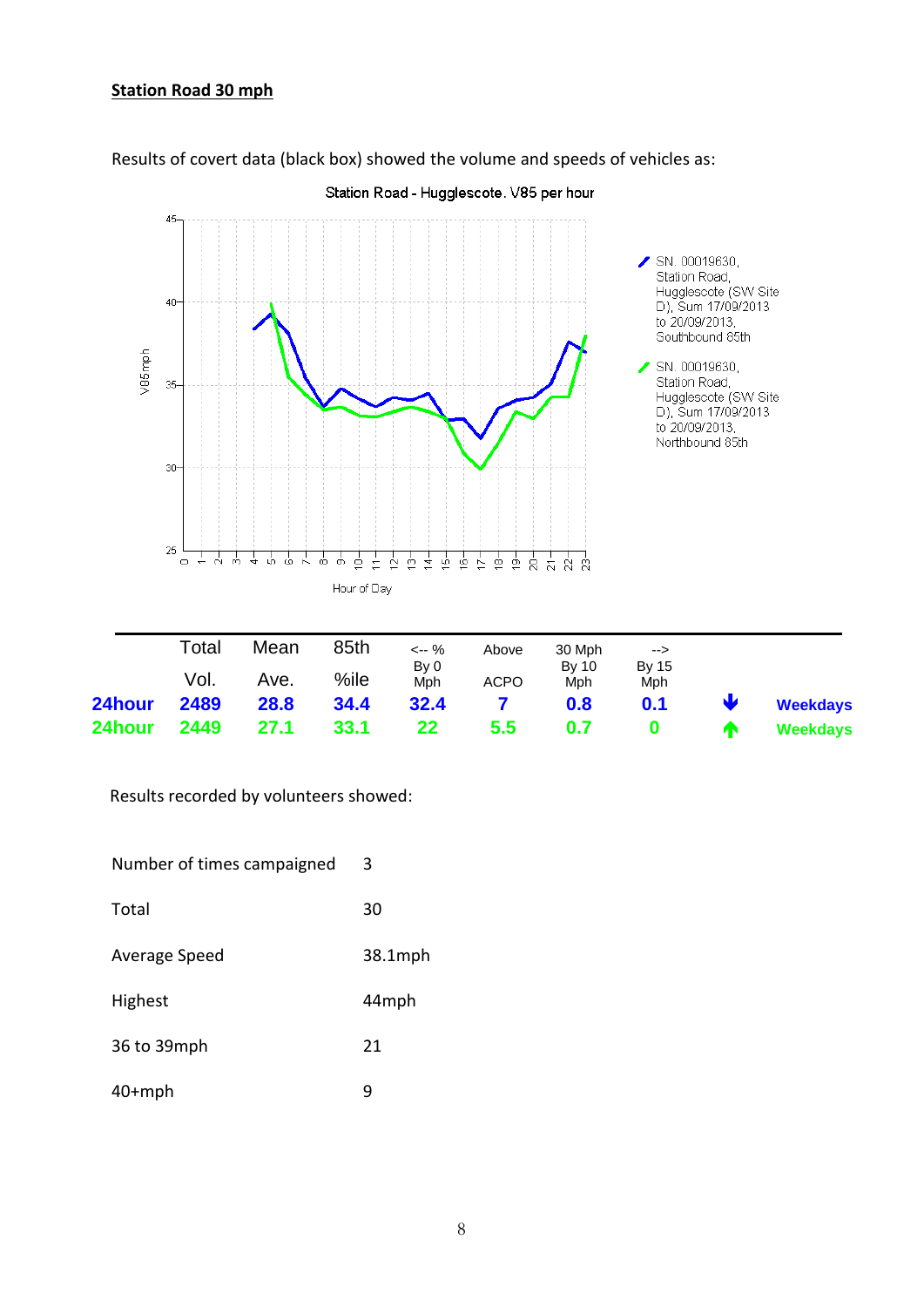#### **Testing a Mobile Vehicle Activated Sign**

A temporary sign was deployed on 29<sup>th</sup> October for one week to monitor the traffic entering Hugglescote via Grange Road. The results are given below but a note of caution is attached: 'The figures are only inbound and some (bigger vehicles especially) were obtained around the 30 sign, which isn't ideal. The same post the MVAS was on was also used for the covert data but the covert took the speeds almost alongside the post, it's a different type of radar'.



#### **Results of Temporary Mobile Vehicle Activated Sign (MVAS)**

#### **Reporting Results**

Results are entered onto the provided spreadsheet by the co-ordinator and sent through to Leicestershire County Council. These are then passed on to the police within 7/8 days of being taken. The Police are sent the details of the offending vehicles which are checked on their National Computer to ensure as far as possible that the correct vehicle details have been obtained. They will then consider sending a letter (Appendix i) that explains what has happened and the potential consequences of the driver's actions. If the offender has already been contacted, a second letter (Appendix ii) can also be sent.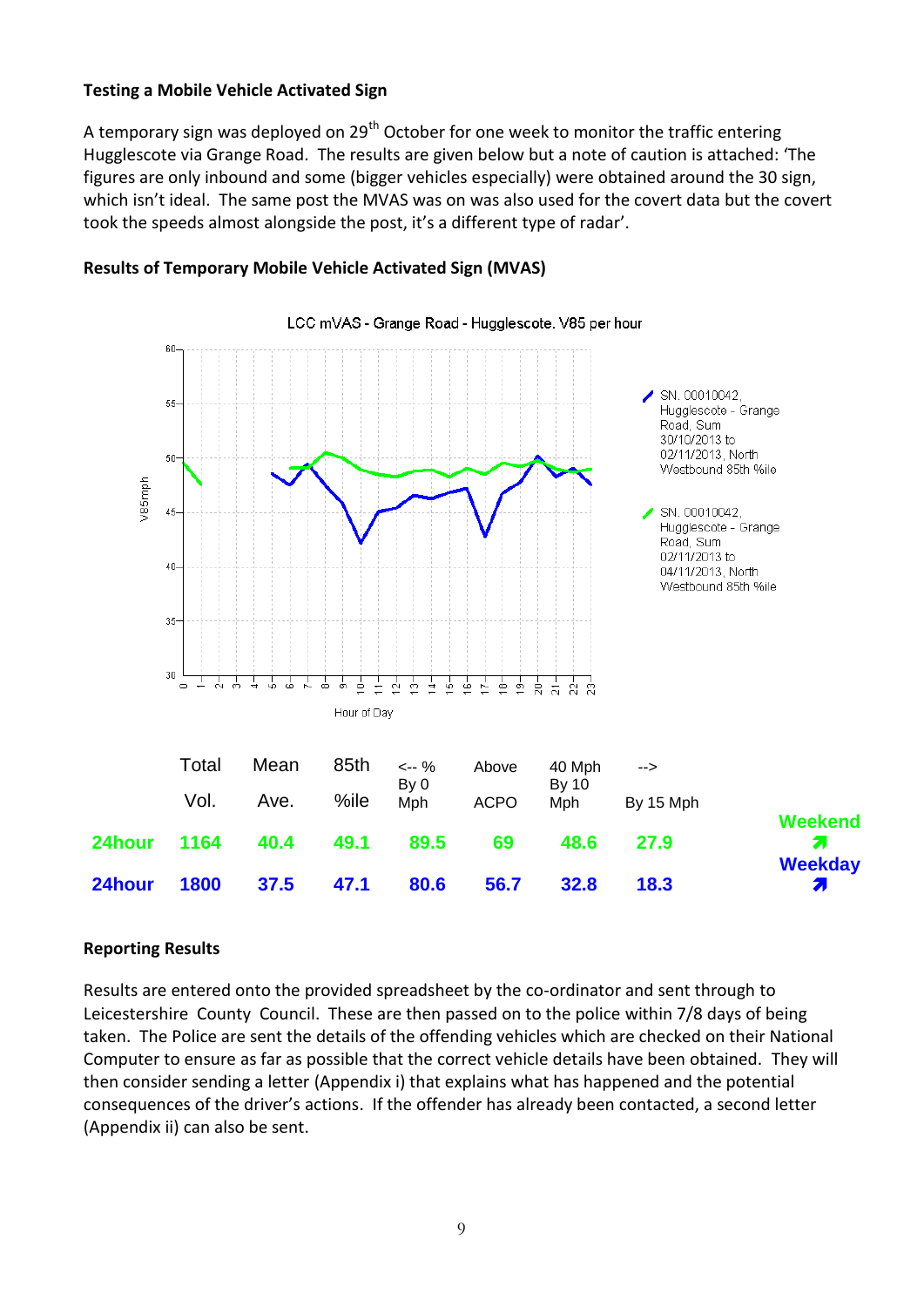The following are the figures of letters sent out so far: (awaiting final monthly figures)

| <b>CSW</b>         | <b>LETTERS</b> | N/T | OUT         | <b>OTHER</b> | TOTAL |
|--------------------|----------------|-----|-------------|--------------|-------|
| <b>SCHEME</b>      |                |     | <b>TOWN</b> |              |       |
| <b>Hugglescote</b> | 68             | 36  | q           |              |       |

Key

 $N/T =$  No trace of the registration number or doesn't match the make of vehicle on the Police computer

Out of Town = registered keeper lives more than one county away (i.e. not a neighbouring county) Other = usually a hire or lease car

#### **Comparison Stage**

Following the recording stage, the covert boxes will be deployed to record 3 more days of traffic to assess any impact of the campaign. These are due to be deployed on **Monday, 2nd Dec**.

#### **Options**

There is an option to undertake a second Speedwatch campaign for a two week duration next year (2014) or possibly one in early spring and another in late summer.

Many parishes have purchased their own vehicle activated sign whilst others share with a neighbouring parish having split the purchase cost. The mobile vehicle activated signs can be moved regularly throughout the village which parishes find cost effective and their movement provides a 'shock' element for motorists when they suddenly appear. There are two main suppliers and they are aware of the types of boxes approved for this area.

MVASs are mounted on a suitable post and have a number of ways of being powered: by solar energy, by a battery pack or from the electricity supply within the post itself. Solar comes at an additional cost of just under £40 and using a light post's existing supply entails permission from the supplier and accessing the supply itself. The most commonly used power is the battery pack which lasts up to 14 days depending on the sunlight and length of darkness as the sign varies its light output based on these factors. With regards to management, parishes tend to purchase a second battery pack which they easily insert once the other one is removed for recharging.

Records are retrieved from the sign by plugging it into a PC via a serial cable.

The signs cost approximately £3,000 which includes the sign, mounting hardware, 2 batteries and a charging pack. (More details can be found in the appendix). The sign would need to be covered by the Parish Council's public liability insurance and generally installed by the purchaser.

#### **Has the scheme been successful?**

Overall, this has been an excellent scheme. Although time consuming, it was easy to get the 200 signatures required to run the scheme. Of the 14 people who attended the training, all took part in the scheme along with a further 4 volunteers making 18 Speedwatch Heroes. In addition, the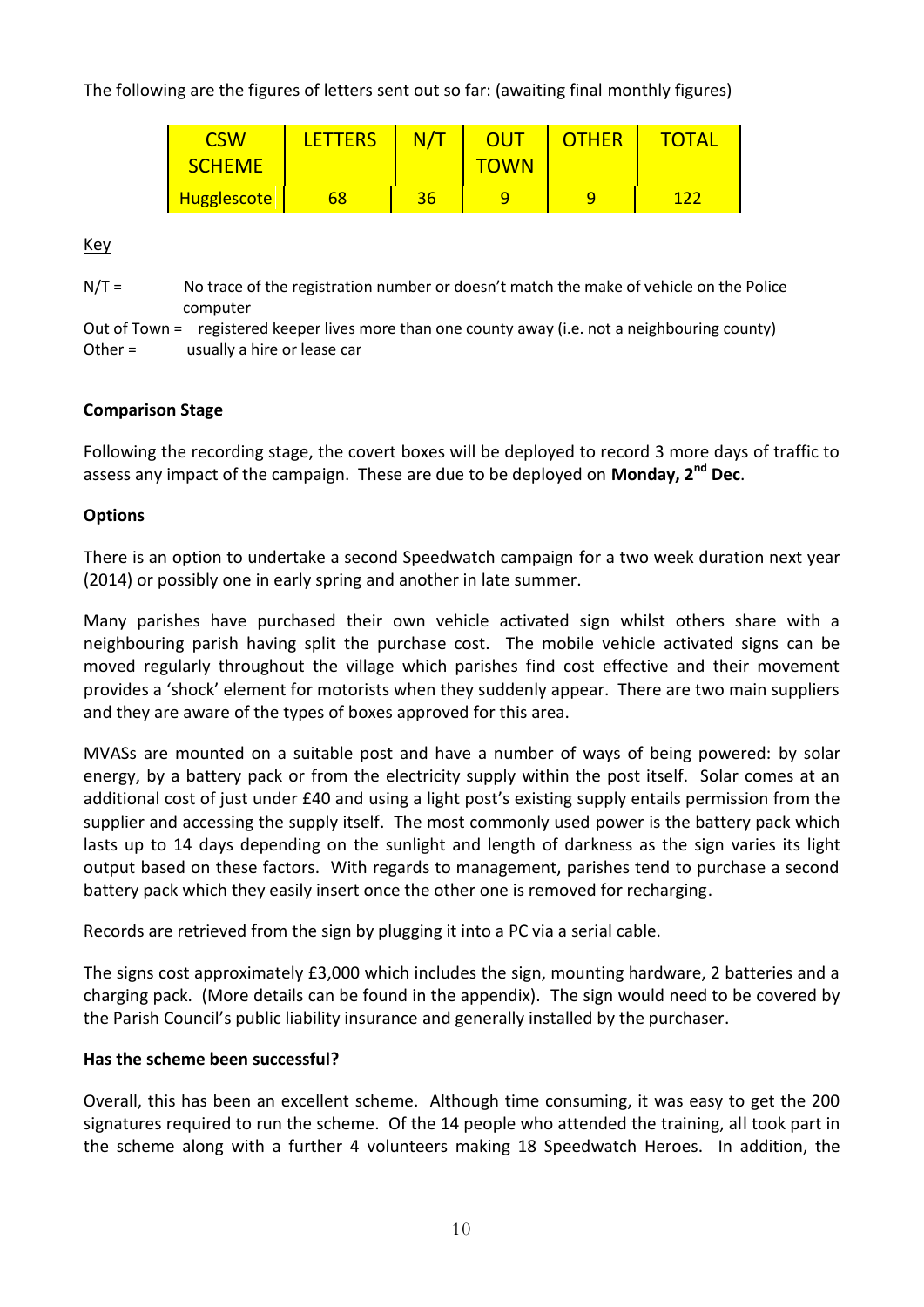volunteers (who didn't all know each other) became a really good team who communicated with each other regularly to ensure the equipment was available for every campaign. Some have attended other events and have shown interest in becoming involved in further Speedwatch schemes and in supporting other activities and projects.

Thankfully, no volunteers received any complaints from motorists (other than a few gestures) and only one complaint was made by a motorist to the co-ordinators in relation to the warning letter received.

A tempory MVAS was deployed for one week on Grange Road. Visual observation of this by the Community Engagement Officer showed immediate slowing of traffic as it was approached coming into the parish. In just one ten minute period, it was constantly flashing causing all approaching traffic to slow down.

The number of speeding motorists has shown that speeding is a problem on the four main entrance/exit roads in the parish. The outcome so far of the campaign will be reported in the next edition of the Local Voice (winter) along with any decisions made to continue the project. It is hoped that the residents of the parish will see that a long standing (alleged) problem has now been properly investigated and addressed by the Parish Council.

All volunteers have received a small gift to thank them for their work and they should be congratulated on their time and effort given to the campaign. They really are local heroes!

Additional information about the Speedwatch scheme can be found at: **www.bealocalhero.co.uk**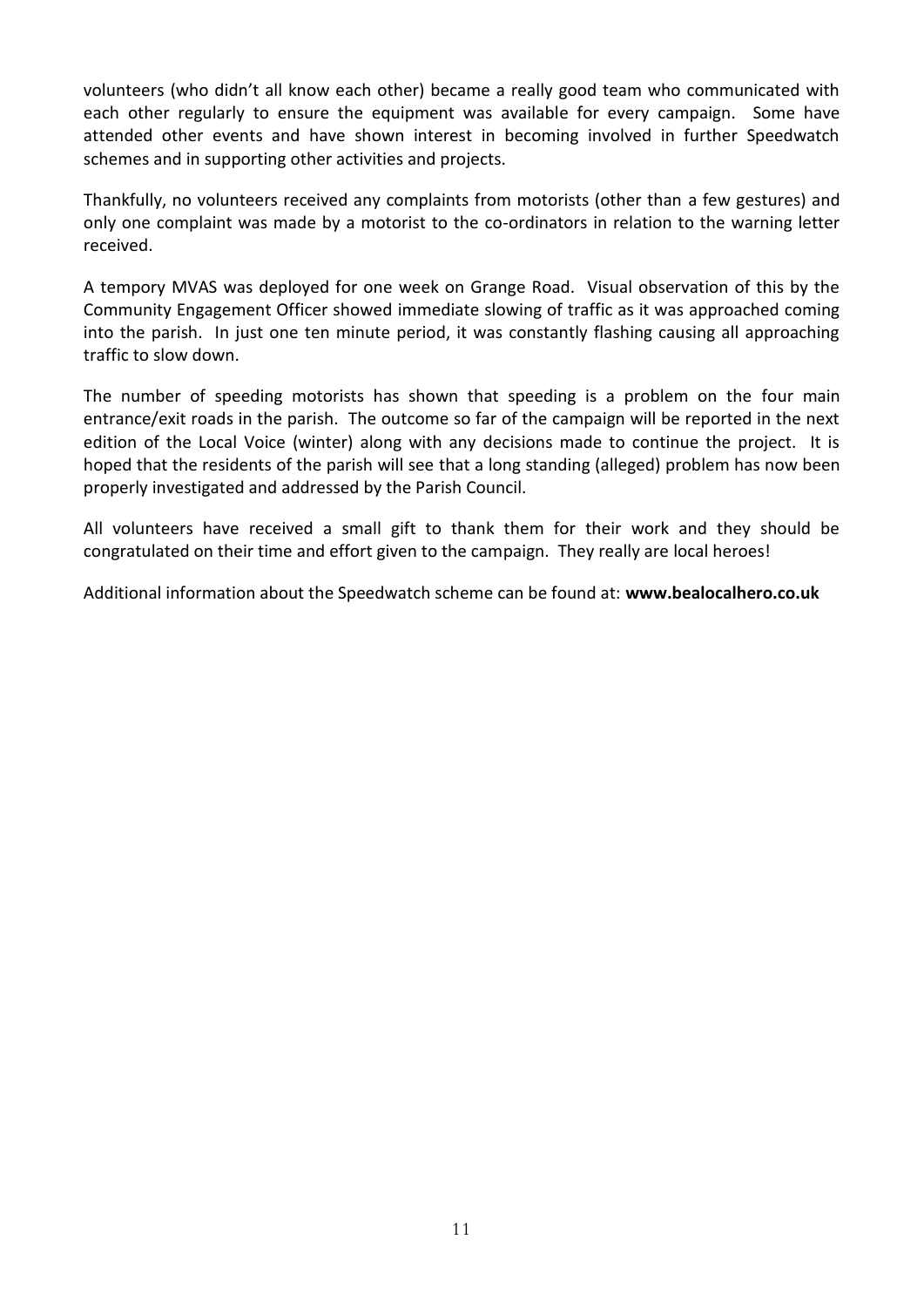## A p p e n d i x

#### **Appendix (i) Letter to the Registered Keeper 1**

Owner Address Post Code

Dear

Re: [vehicle make] Motor Vehicle Registered Number [Reg. No] This vehicle, which is registered to you, was detected at [location] on [date] exceeding the [20/30/40] mph speed limit.

Your vehicle was monitored by Community Speedwatch Volunteers who are working in partnership with Leicestershire Police.

The local community is concerned about the large number of vehicles that are exceeding the speed limit in their area. A reduction of speed will directly contribute to saving lives and will improve the quality of life of people within this area. The initiative is supported by the community, who have voluntarily given their time to carry out the speed checks.

Research has shown that speed is a contributory factor in more than one-third of all road traffic collisions. This means that each year excessive or inappropriate speed, across the Country as a whole, leads to the death of some 600 people and serious injury to more than 8,000 others.

No further action will be taken on this occasion but please ensure that in future you comply with the speed limits. Police enforcement of the speed limit would have resulted in one of the following measures: a four hour Driver Education Workshop; an endorseable fixed penalty notice resulting in a £60 fine and 3 points on your licence; or, possibly, court action with more severe penalties. Leicestershire Police will be monitoring this area, and will carry out enforcement if drivers choose to ignore this advice to curb their speed.

*If you were not the driver at the time, or the vehicle is registered to a company, please forward it to the driver at the time of the incident. If you are no longer the Registered Keeper of this vehicle then please inform the DVLA.*

Leicester Leicestershire and Rutland Road Safety Partnership consists of a number of strategic organisations committed to working together to reduce the number of vehicle collisions and casualties occurring on our roads.

Leicestershire Constabulary

Personal data contained within this letter is subject to the Data Protection Act 1998. It is processed by Leicestershire Police for the purpose of Community Speed Watch Scheme and may also be processed for policing purposes.

Community Speedwatch: www.bealocalhero.com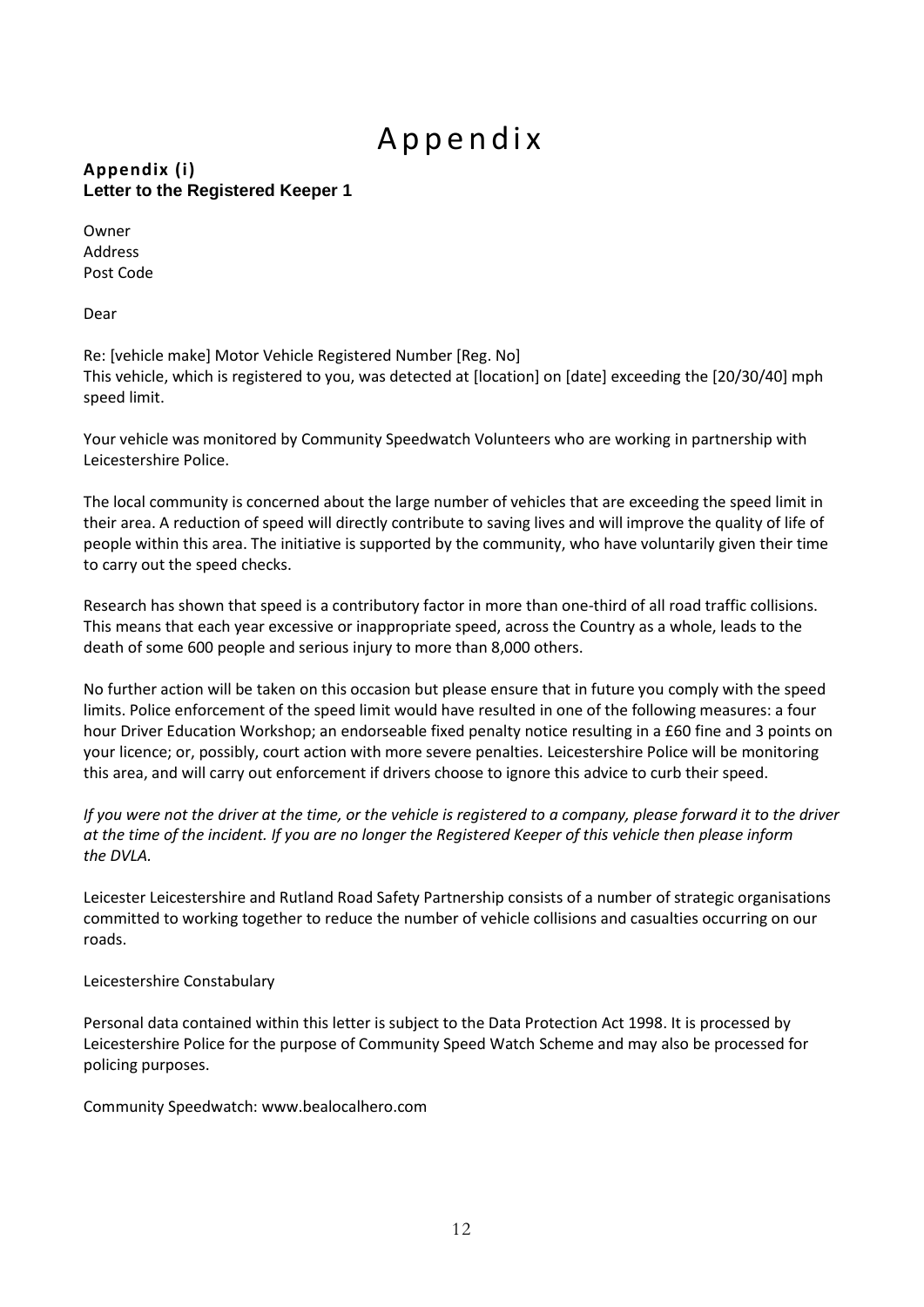#### **Appendix (ii)**

#### **Letter to the Registered Keeper 2**

Owner Address Post Code

Dear

Re: [vehicle make] Motor Vehicle Registered Number [Reg. No]

This vehicle, which is registered to you, was detected at [location] on [date] exceeding the [20/30/40] mph speed limit.

This is the second occasion your vehicle has been detected by Community Speedwatch Volunteers who are working in partnership with Leicestershire Police.

The local community is concerned about the large number of vehicles that are exceeding the speed limit in their area. A reduction of speed will directly contribute to saving lives and will improve the quality of life of people within this area. The initiative is supported by the community, who have voluntarily given their time to carry out the speed checks.

Research has shown that speed is a contributory factor in more than one-third of all road collisions. This means that each year excessive or inappropriate speed, across the Country as a whole, leads to the death of some 600 people and serious injury to more than 8,000 others.

This is the final written warning you will receive in relation to driving at excess speed. Leicestershire Police will be monitoring this area, and will carry out enforcement if drivers choose to ignore this advice to curb their speed. Police enforcement of the speed limit would have resulted in one of the following measures: a four hour Driver Education Workshop; an endorseable fixed penalty notice resulting in a £60 fine and 3 points on your licence; or, possibly, court action with more severe penalties.

*If you were not the driver at the time, or the vehicle is registered to a company, please forward it to the driver at the time of the incident.*

*If you are no longer the Registered Keeper of this vehicle then please inform the DVLA.*

The Leicester Leicestershire and Rutland Road Safety Partnership consists of a number of strategic organisations committed to working together to reduce the number of vehicle collisions and casualties occurring on our roads.

#### Leicestershire Constabulary

Personal data contained within this letter is subject to the Data Protection Act 1998. It is processed by Leicestershire Police for the purpose of Community Speed Watch Scheme and may also be processed for policing purposes.

Community Speedwatch: www.bealocalhero.com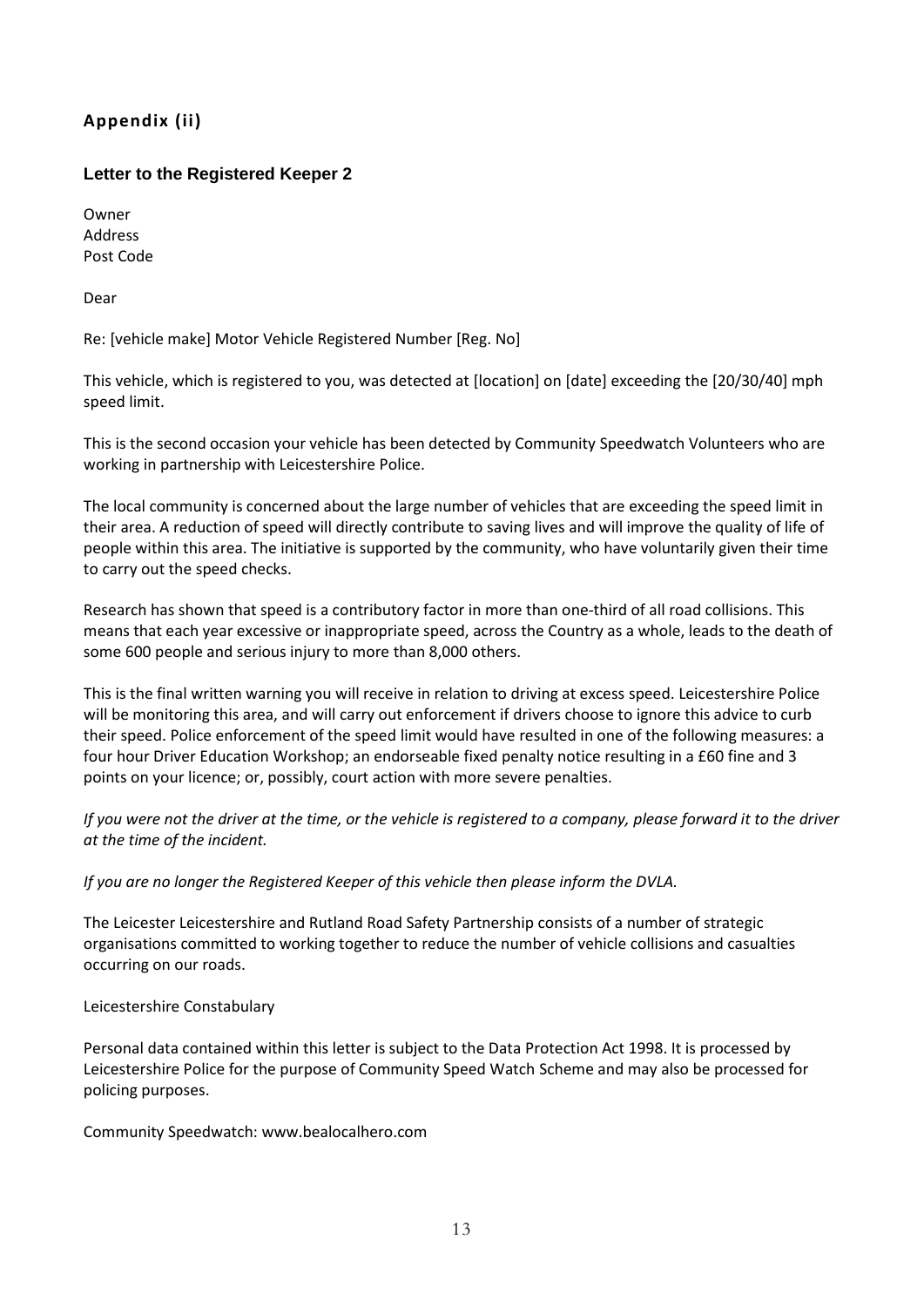#### **Appendix (iii)**

#### **Cost of equipment**

Whilst there are many models of Mobile Activated Vehicle Signs on the market, the following are the two permitted for use in Leicestershire.

#### **Quotation from Radarlux**

(This model was temporarily sited on Grange Rd)



Based on your information it would appear that our MiniVisor 230 VAS/SID would be well suited to your requirements. The design of the sign, its lightweight and simple installation make it quick and easy to move from, location to location. The budget figure for a system, which includes the items listed below, is £2,620.00 + VAT

As we import the core sign from our sister company in Germany we are subject to the exchange rate, hence it's a budget price. If you are further interested we can produce a formal quote, which is valid for 30 days.

1 x MiniVisor 230 NG VAS/SID 1 x Primary Mast Bracket 1 x Battery Box 1 x 6v Microprocessor Controlled Battery Charger 1 x 6v 24A/hr Battery Pack c/w Amp Connector (Approx 5/7 days operation) 1 x Security Padlock 1 x RS232 Communications Cable 1 x Communications Software CD Rom 1 x Operators Manual

Extra 6v 24A/hr Battery Pack c/w Amp Connector are £49.62 each

Shipping costs would be in the order of £38.00 depending on the number of batteries ordered.

All prices quoted exclude VAT

[Link to specification PDF](file:///C:\Users\Llynda\Documents\Parish%20Council\Parish%20Council\Speedwatch\MiniVisor%20230%20NG%20Introduction%20(2).pdf)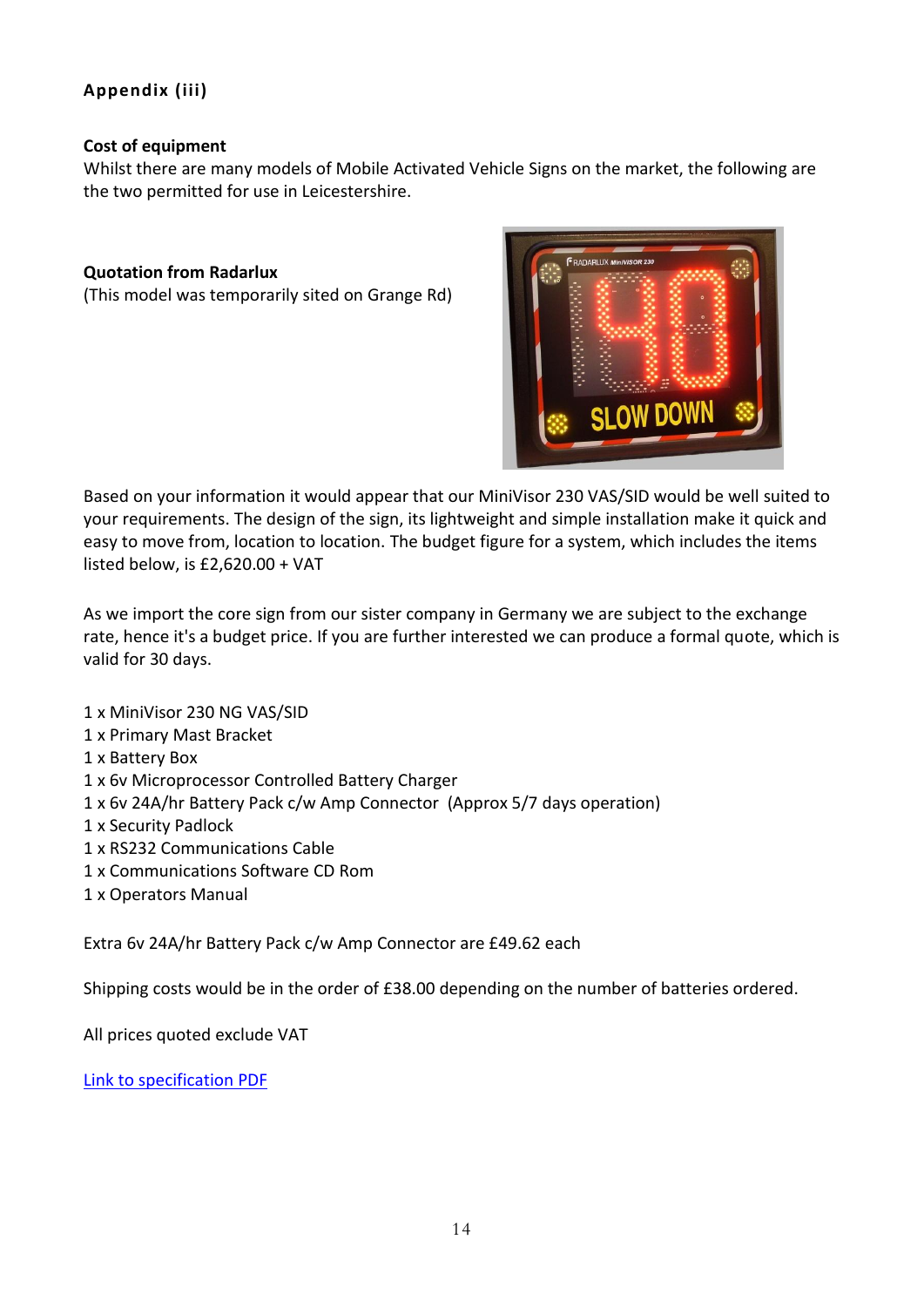#### **Quotation from Westcotec**



To Supply:-

Portable Speed Indicator Device (SID) with SLOW DOWN Legendbeneath, battery powered complete with spare battery,'intelligent' charger, sign cover and clamps for a cost of £2,800.00 each excluding VAT.

OPTIONAL EXTRA:-

Data Collection Unit for a cost of £250.00 per sign excluding VAT. Additional bracket sets for a cost of £80.00 per set excluding VAT. **The above portable signs come complete with our comprehensive TWELVE MONTH WARRANTY** which covers everything except vandalism, impact damage and theft.

ALTERNATIVELY:-

To Supply:-

Speed Indicator Device (SID) with SLOW DOWN Legend beneath, mains powered for a cost of £2,500.00 each excluding VAT.

Please note that is option is a permanent fixed sign.

OPTIONAL EXTRA:-

Data Collection Unit for a cost of £250.00 per sign excluding VAT.

Our mains powered signs will require a double pole single fuse isolator fitted within the base compartment of the column prior to installation.

When using a street lighting column, a double pole twin fused isolator isrequired.

The above fixed sign come complete with our comprehensive SIX YEAR WARRANTY which covers everything except vandalism, impact damage and theft.

At present we could deliver the above products within approximately four to six weeks from receipt of written Official Purchase Order. This quotation is valid for a period of thirty days from the above date and is subject to our Terms & Conditions of Trading.